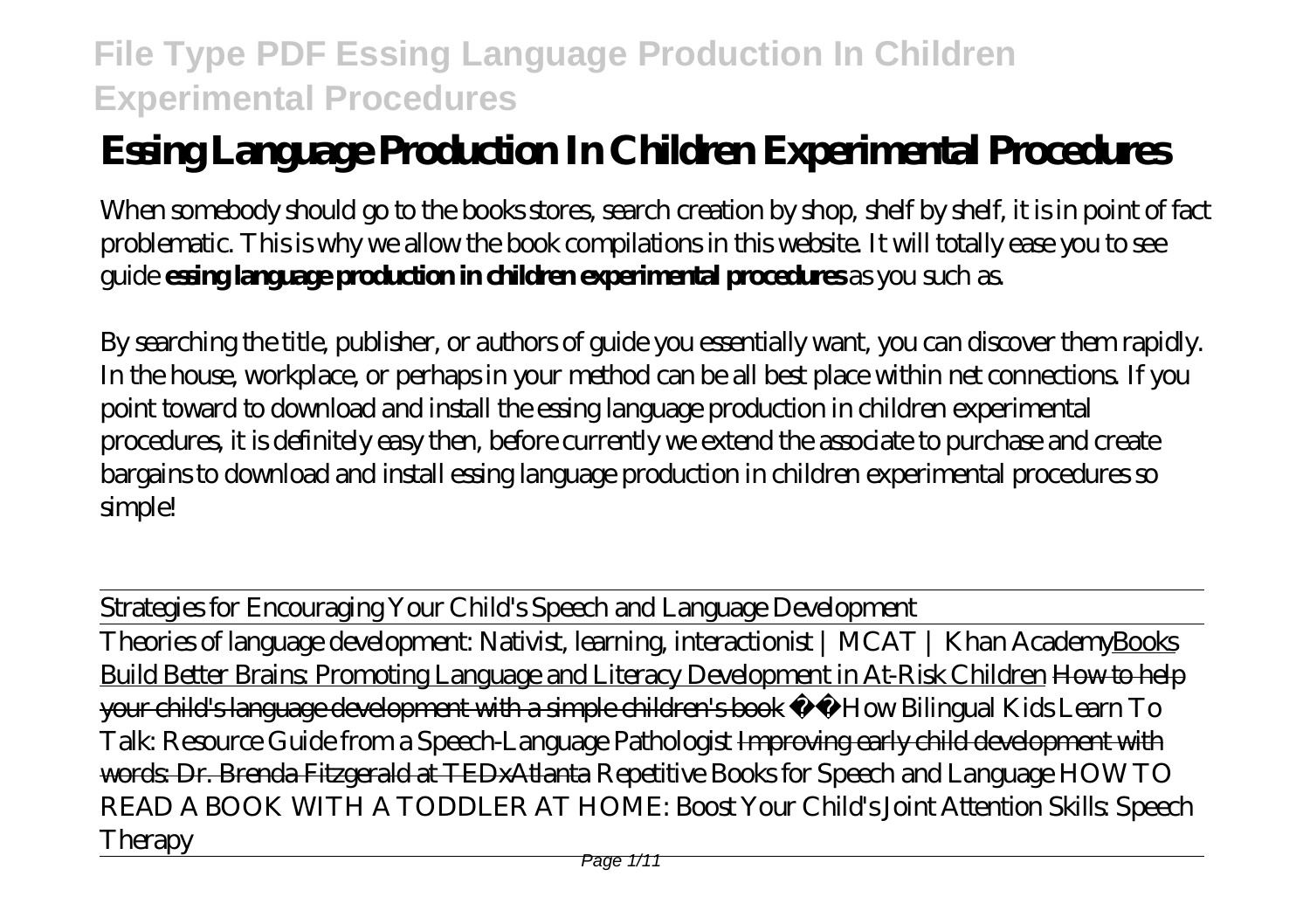Language: The First 5 Years of Life of Learning and DevelopmentBooks for Children with Speech/Language Delays from Usborne Books \u0026 More

HOW TO GET A CHILD TO USE THEIR WORDS: Speedy Speech Therapy Tips For Late Talking ToddlersACTIVITIES FOR LANGUAGE DEVELOPMENT | Activities to get

monolingual/bilingual two year olds talking

5 Signs of a Speech Delay | Speech Therapist ExplainsSigns Of Toddler Speech Delay

Speech Delay Alone Vs Speech Delay with Autism (from a Mother Who Has Experienced Both!)

How He Makes \$45K/Mo With Children's Books! - Feat... Jay Boyer

Chomsky's Theory of Language Development*What causes Speech and Language Disorders?* 4 speech therapy exercises to help babies start speaking. Is It Speech Delay or Autism? | Early Autism Signs in Toddlers Speech Milestones for a 2 Year Old **Brain Matters documentary | Early Childhood Development** *Early Production of Syntax (Language Development) Speaking of Children lll: The Initial Stages of Language Development* Language Development in Children | Developmental Milestones Top Tips for Speech and Language Development in Under 5s: Complete Animation *HOW TO HELP A CHILD LOVE BOOKS: At Home Toddler Speech Therapy for Late Talkers - Make Books FUN!* BU SED Research Spotlight: Language Development in Deaf Children 2 Reasons Your Child Is Delayed in Talking *GISD FACE: ESSER 3 Grant Informational and Input Opportunity* **Essing Language Production In Children**

A study published on 21 May in Child Development shows that the early production of beat gestures ... gestures on other more complex language skills of children, such as understanding stories ...

# **Children's beat gestures predict the subsequent development of their oral skills** Page 2/11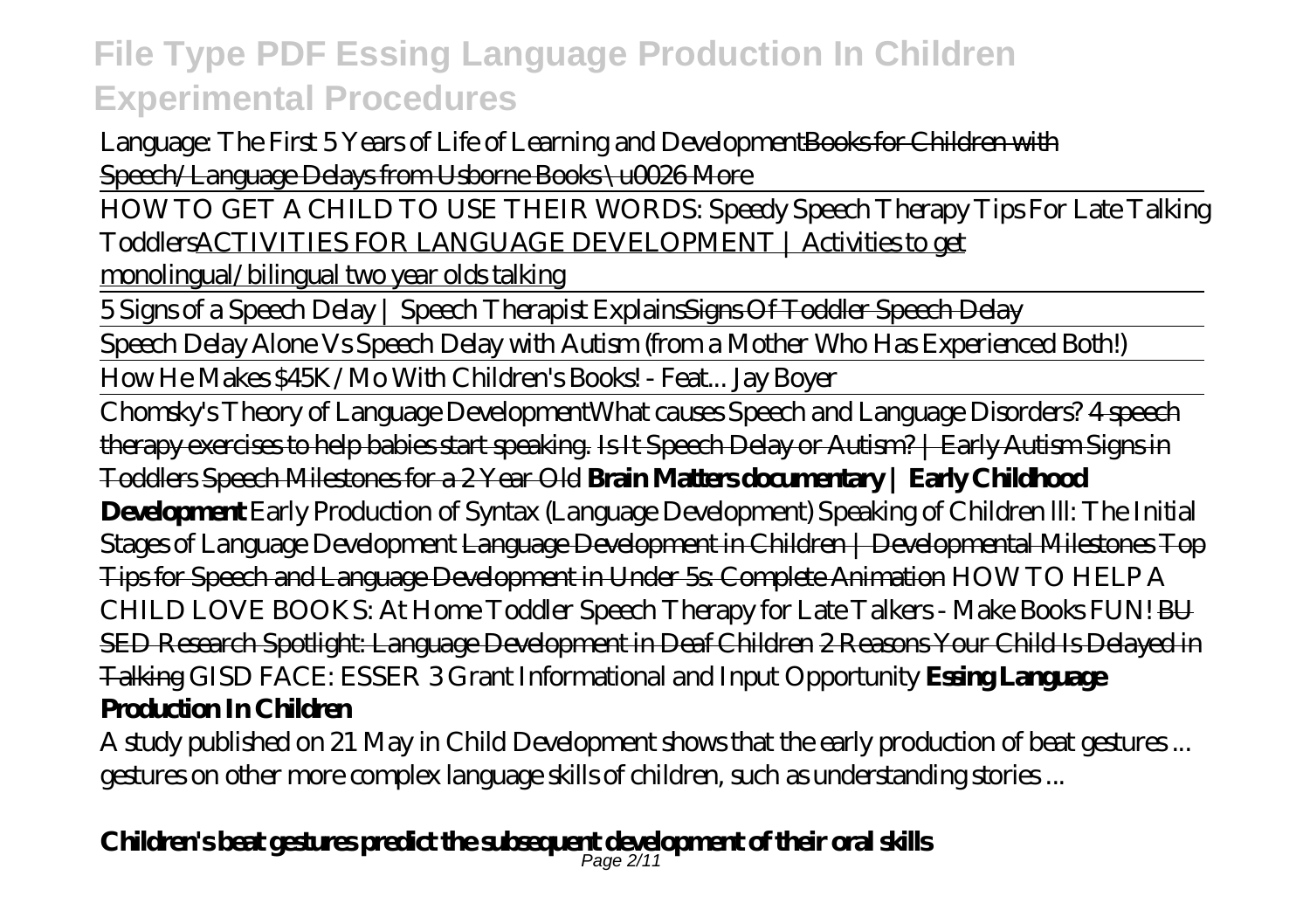A study published on 21 May in Child Development shows that the early production ... points in the children's development. The data belong to a large longitudinal database on language development ...

#### **Early production of beat gestures by infants predicts oral narrative abilities**

What specific squawk would the cleverest raven in the universe make if she was in the middle of Ancient Egypt, on the run, and ...

#### **Pushing the boundaries with children's audio production**

The goals of our research are to better understand patterns of speech production ... language backgrounds speak more intelligibly and, therefore, experience a better quality of life. We take a ...

### **Speech Production and Perception Lab**

Effective, binding action is urgently required to protect the millions of children, adolescents and expectant mothers worldwide whose health is jeopardized by the informal processing of discarded ...

### **Millions of Children Poisoned by Flood of Toxic E-Waste**

APAC machine translation market is set to witness significant growth during the forecast period of 2020-2026, thanks to the consistent increase in the adoption of various artificial intelligence (AI) ...

### **Machine Translation Market in APAC with COVID-19 Impact by Growth Potential, Manufacturers, Production, Revenue and Forecast 2026**

Watching Lloyd's tentative portrayal of the title figure in Shakespeare & Company's disappointingly Page 3/11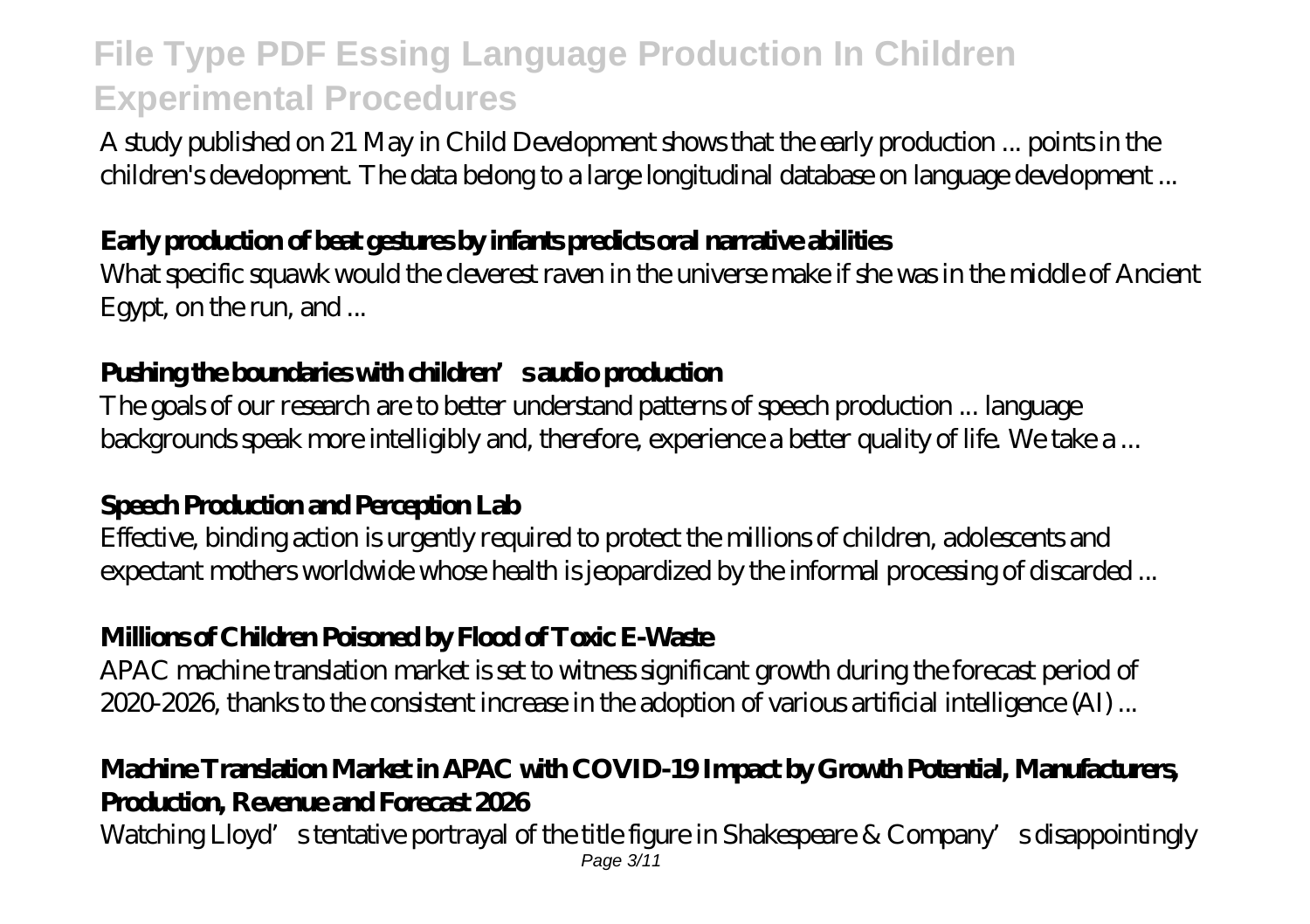uneven production of "King Lear," I kept wishing he would seize the role of Lear as forcefully as he...

### **Neither star nor production captures the power of 'King Lear'**

Theatre Alliance will round out its outdoor summer performance series with a performance of Green Day's "American idiot" at  $8 \text{p}$ m. July 16-18 and July  $23.25$ .

#### **Theatre Alliance to perform outdoor production of Green Day's 'American Idiot' musical**

Meet the 13-year-old Solidity developer whose DeFi platform manages almost a million dollars ... and counting.

#### **Child's play: Gajesh Naik, 13, manages a fortune in DeFi**

'Children should not be vaccinated for the moment.'" Photo by Fabrice Coffrini/AFP via Getty Images That wasn't new guidance, as that story suggested. That language had been used on the page ...

#### **Misinformation About WHO's COVID-19 Vaccine Guidance for Children**

Read Also: WHO proposes three African countries for vaccine production "Children exposed to ewaste ... and reduced cognitive and language scores. Other adverse child health impacts linked ...

### **E-waste damaging over 18 million children, adolescents globally – WHO**

August 5, 6 and 7 at 8 Pm at Pleasant Valley Park in Basking Ridge. Courtesy As the first production in Bernards Township's "Plays in the Park" summer series, Trilogy Repertory Company will produce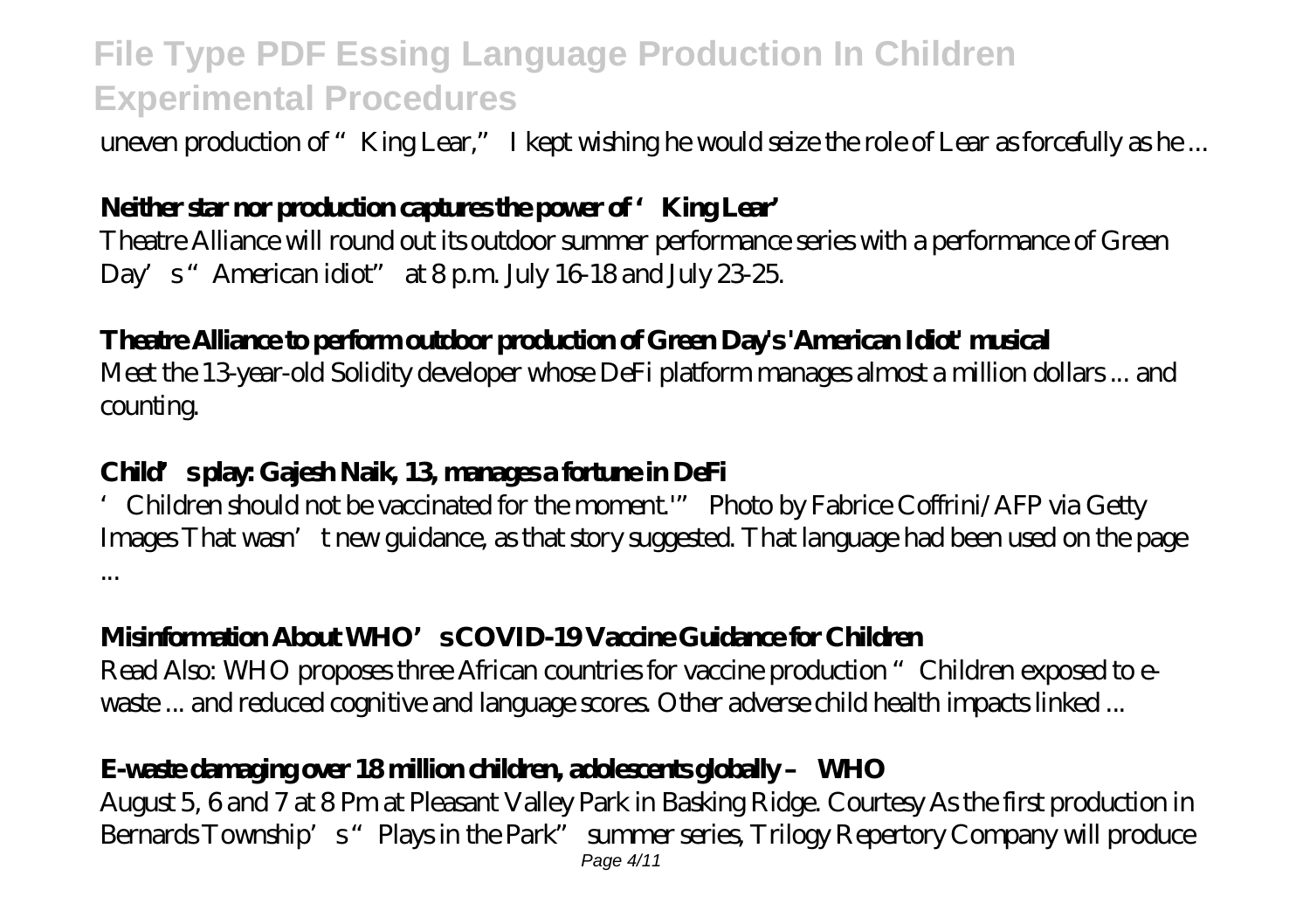#### **Trilogy Repertory to present Neil Simon's 'Rumors' in Pleasant Valley Park**

And given the number of Netflix Originals in the top 25 most-watched films on the streaming platform, movie production seems to be back at full pelt. Parks and Recreation alumnus Amy Poehler directed ...

#### **The 25 Most-Watched Movies on Netflix in 2021**

...

Children and Digital Dumpsites. With mounting volumes of production and disposal, the world faces what one recent international forum described as a mounting "tsunami of e-waste", putting lives...

#### **WHO: Effective action needed to protect the health of children from toxic e-waste**

MK2, the venerable family-owned film group which operates a leading arthouse multiplex chain in France and Spain, is emerging from the pandemic stronger, cooler and more ambitious than ever.

#### **MK2 Film Leaders Ramp Up Division With Fresh Talent, Ambitious Animation and English-Language Pics (EXCLUSIVE)**

Melrose city officials move forward with plans to put forth a Housing Production Plan for more affordable housing.

#### **Why does Melrose need a Housing Production Plan?**

Performances will begin on Friday August 6 and run until Thursday August 12 with matinees on Saturday and Sunday. Learn more about the production and how to purchase tickets here!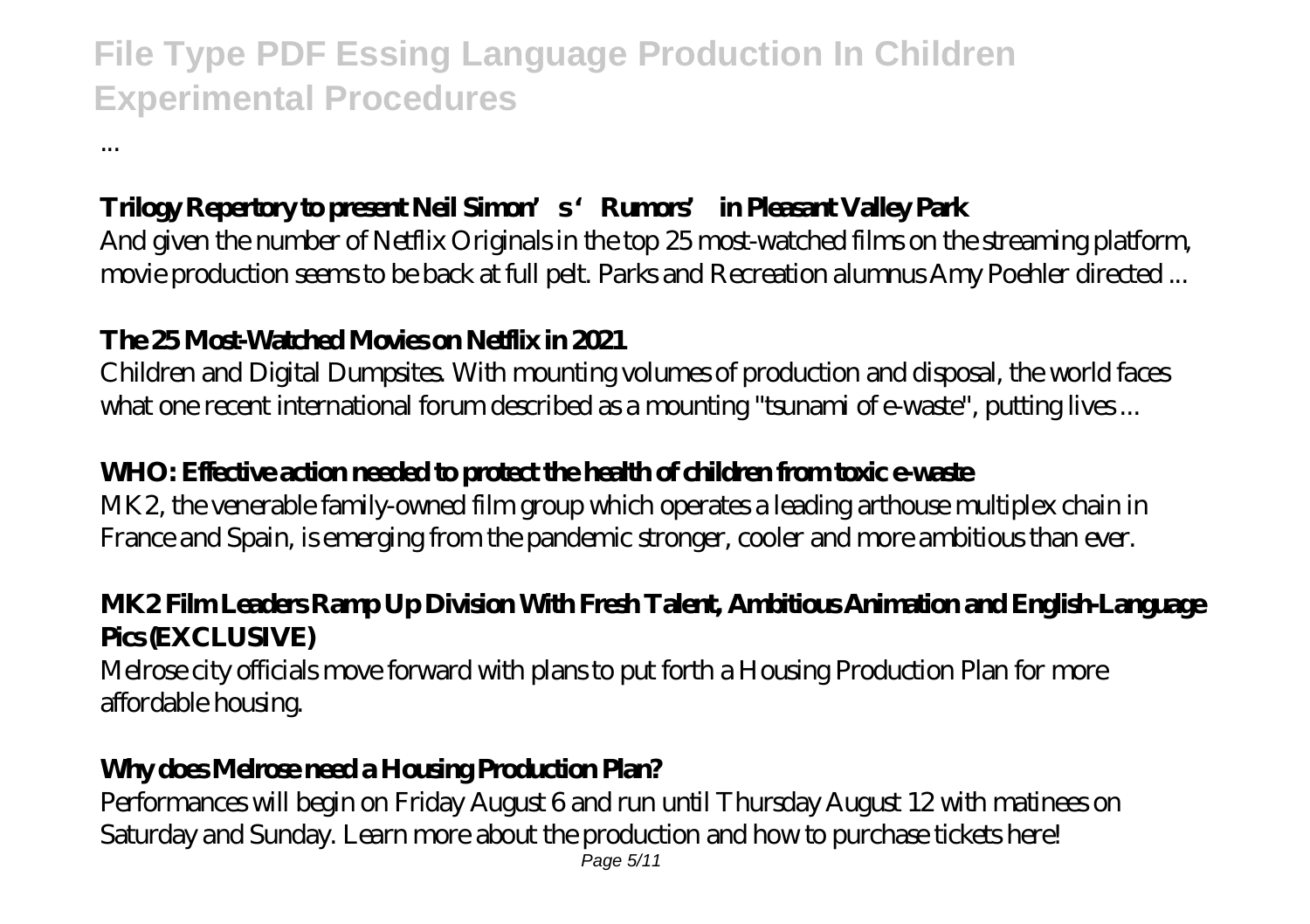#### **[title of show] Will Be Performed at Miami TheatreWorks in August**

A study published on 21 May in Child Development shows that the early production ... points in the children's development. The data belong to a large longitudinal database on language development ...

### **Children's beat gestures predict the subsequent development of their oral skills**

New research shows that the early production ... database on language development was used Through a longitudinal methodology, the study analysed data at different points in the children's ...

In this volume, which simultaneously honors the career contributions of Jean Berko Gleason and provides an overview of a broad and increasingly important research area, a panel of highly productive language researchers share and evaluate methods of eliciting and analyzing language production across the life span and in varying populations. Chapters address a wide variety of historical and evolving approaches to data collection for the study of morphosyntax, the lexicon, and pragmatics, both laboratory-based and naturalistic. Special concerns that arise in the study of atypical child development, aging, and second language acquisition are a focus of the discussion.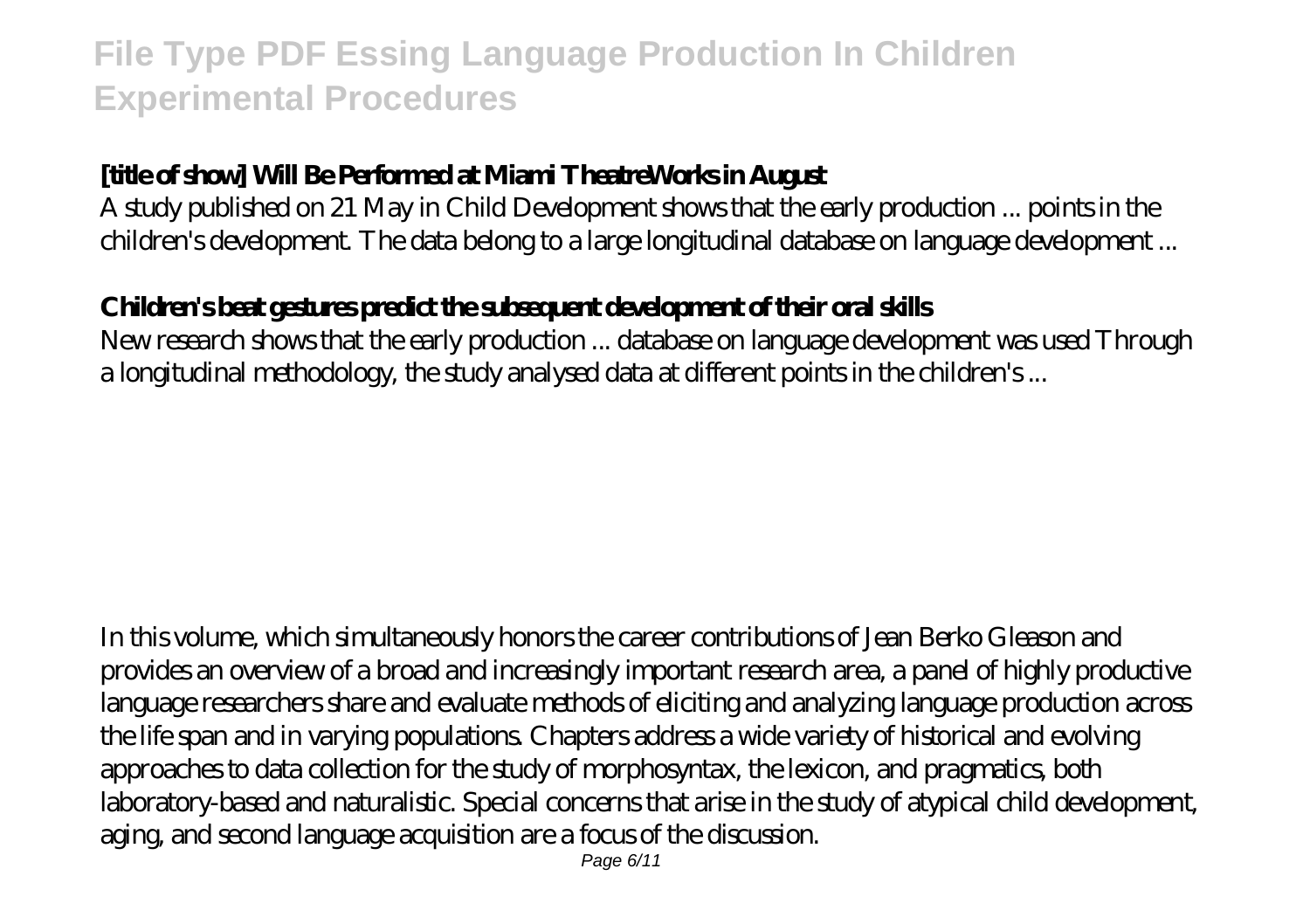The completely updated and expanded version of the 1987 classic hailed by parents and educators everywhere.

Ever since the notion of explanatory adequacy was promoted by Chomsky in his 1965 Aspects, linguists and psycholinguists have been in pursuit of a psychologically valid theory of grammar. To be explanatorily adequate, a theory of grammar can not only describe the general characteristics of a language but can also account for the underlying psychological processes of acquiring and processing that language. To be considered psychologically valid, a grammar must be learnable by ordinary children (the problem of acquisition) and must generate sentences that are parsable by ordinary people (the problem of processing). Ultimately, the fields of language acquisition and processing are concerned with the same goal: to build a theory that accounts for grammar as it is acquired by children; accessed in comprehension and production of speech; and represented within the human mind. Unfortunately, these two fields developed independently and have rarely been well-informed about each other's concerns. Both have experienced past difficulties as a result. Recently, new models have been developed with full consideration to cross-linguistic diversity. Gone are many of the basic assumptions of conventional models, and in their place a variety of innovative and more flexible assumptions have emerged. However, in their attempt to address cross-linguistic issues, these processing models have yet to fully address the developmental challenge: How can a child without a stable grammar process language and still manage to acquire new grammar? This book attempts to develop a model of language processing that addresses both cross-linguistic and developmental challenges. It proposes to link the setting of a basic configurational parameter during language acquisition to the different organization of processing Page 7/11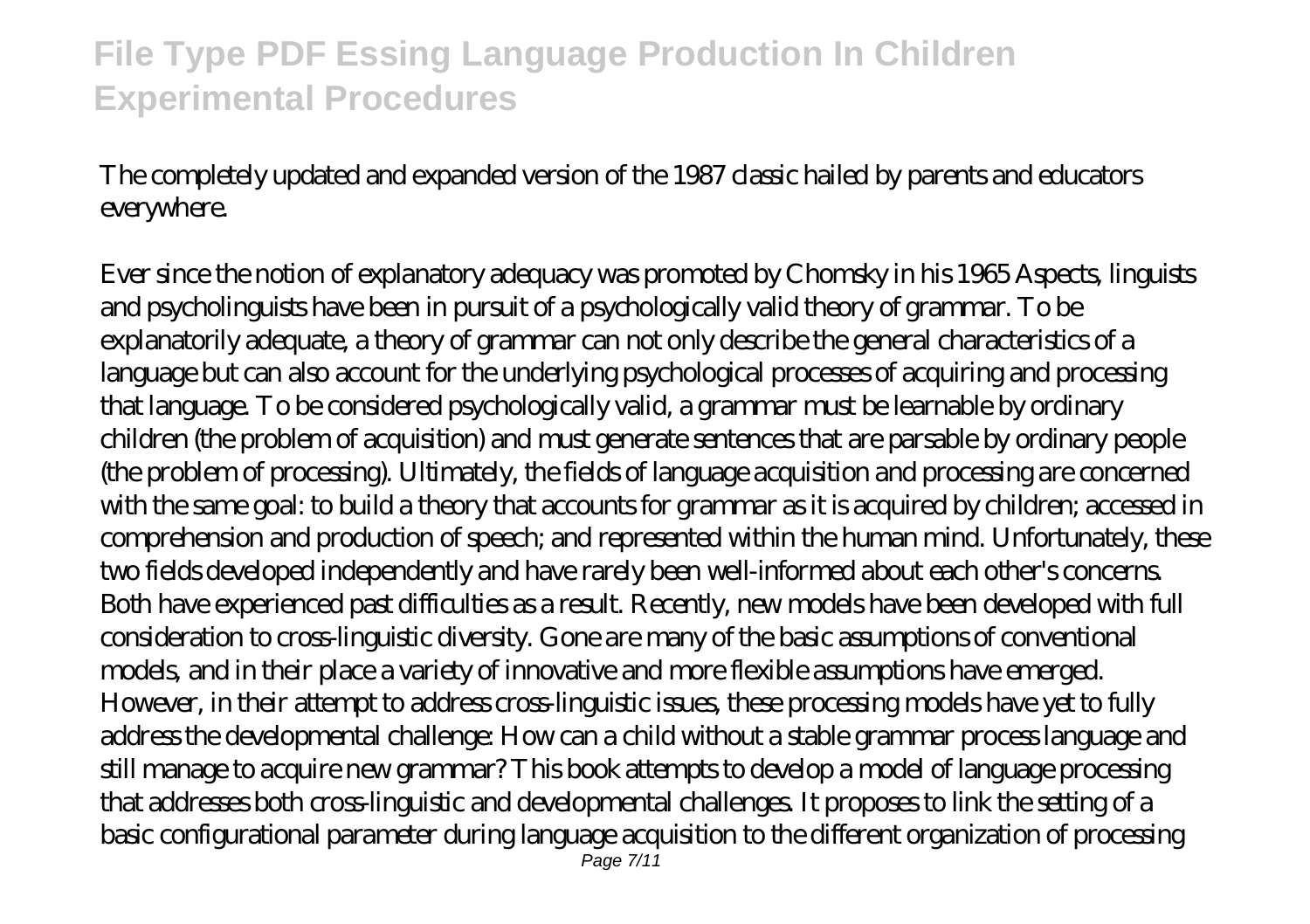strategies in left- and right-branching languages. Based primarily on Mazuka's doctoral dissertation, this volume incorporates various responses to the original proposal as well as the author's responses to the **comments** 

This book focuses on the early acquisition of signed languages and the later development of reading by children who use signed languages. It represents the first collection of research papers focused solely on the acquisition of various signed languages by very young children--all of whom are acquiring signed languages natively, from deaf parents. It is also the first collection to investigate the possible relationships between the acquisition of signed language and reading development in school-aged children. The underlying questions addressed by the chapters are how visual-gestural languages develop and whether and how visual languages can serve the foundation for learning a second visual representation of language, namely, reading. Language Acquisition by Eye is divided into two parts, anchored in the toddler phase and the school-pupil phase. The central focus of Part I is on the earliest stages of signed language acquisition. The chapters in this part address important questions as to what "babytalk" looks like in signed language and the effect it has on babies' attention, what early babbling looks like in signed language, what babies' earliest signs look like, how parents talk to their babies in signed language to ensure that their babies "see" what's being said, and what the earliest sentences in signed languages tell us about the acquisition of grammar. With contrasting research paradigms, these chapters all show the degree to which parents and babies are highly sensitive to one another's communicative interactions in subtle and complex ways. Such observations cannot be made for spoken language acquisition because speech does not require that the parent and child look at each other during communication whereas signed language does. Part II focuses on the relationship between signed language acquisition and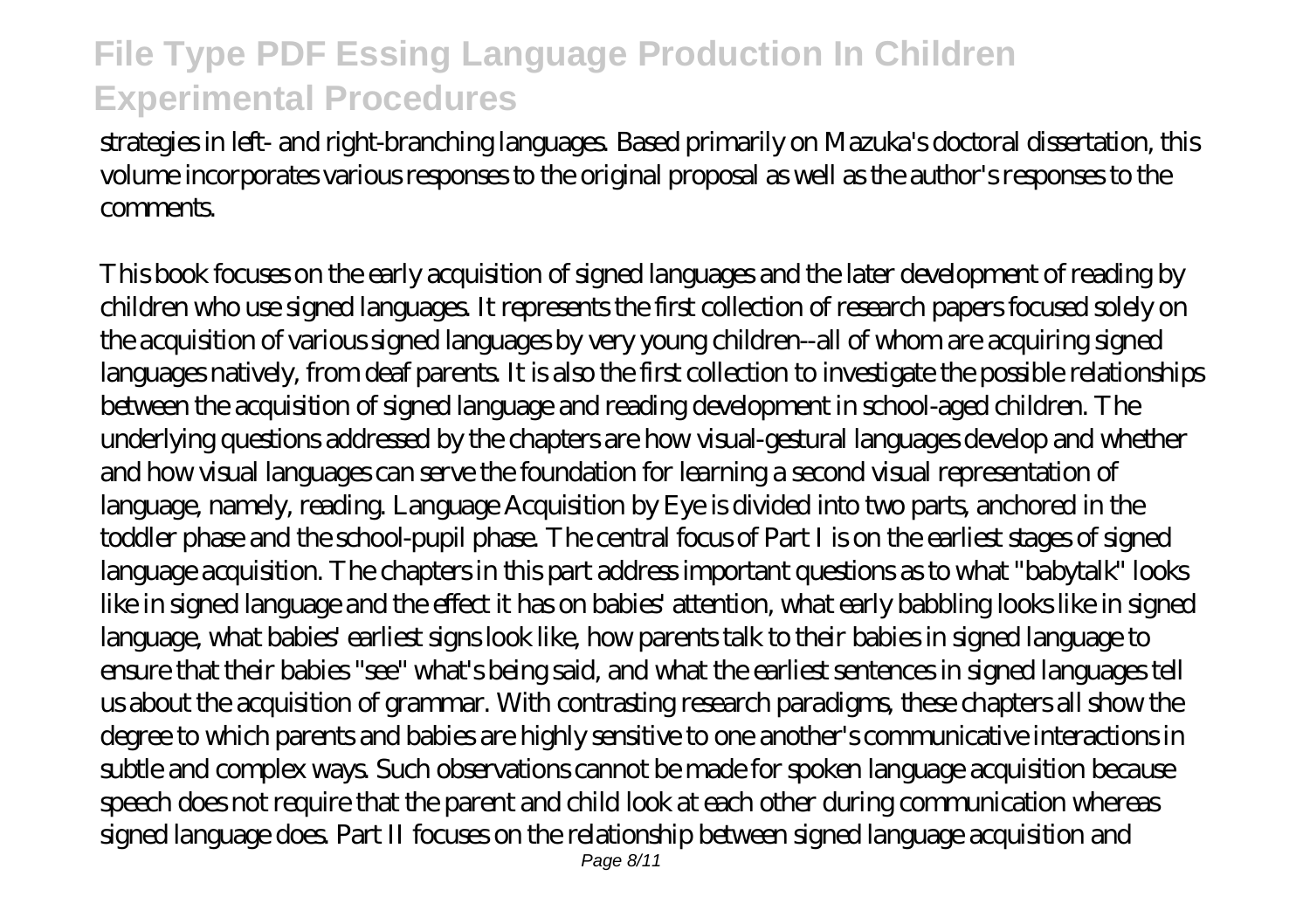reading development in children who are deaf. All of these chapters report original research that investigates and uncovers a positive relationship between the acquisition and knowledge of signed language and the development of reading skills and as a result, represents a historical first in reading research. This section discusses how current theory applies to the case of deaf children's reading and presents new data that illuminates reading theory. Using a variety of research paradigms, each chapter finds a positive rather than a negative correlation between signed language knowledge and usage, and the development of reading skill. These chapters are sure to provide the foundation for new directions in reading research.

This title is a major professional reference work in the field of deafness research. It covers all important aspects of deaf studies: language, social/psychological issues, neuropsychology, culture, technology, and education.

4th-7th eds. contain a special chapter on The role and function of the thesaurus in education, by Frederick Goodman.

This is the first book to examine in-depth the crucial role of the speed of information processing in the brain in determining reading fluency in both normal and dyslexic readers. Part I explains fluency in reading from both traditional and modern perspectives. Fluency has historically been viewed as the outcome of other reading-related factors and has often been seen as a convenient measure of reading skills. This book, however, argues that fluency has a strong impact on other aspects of reading and plays a central role in the entire reading process. Part II deals with the determinants of reading fluency. Chief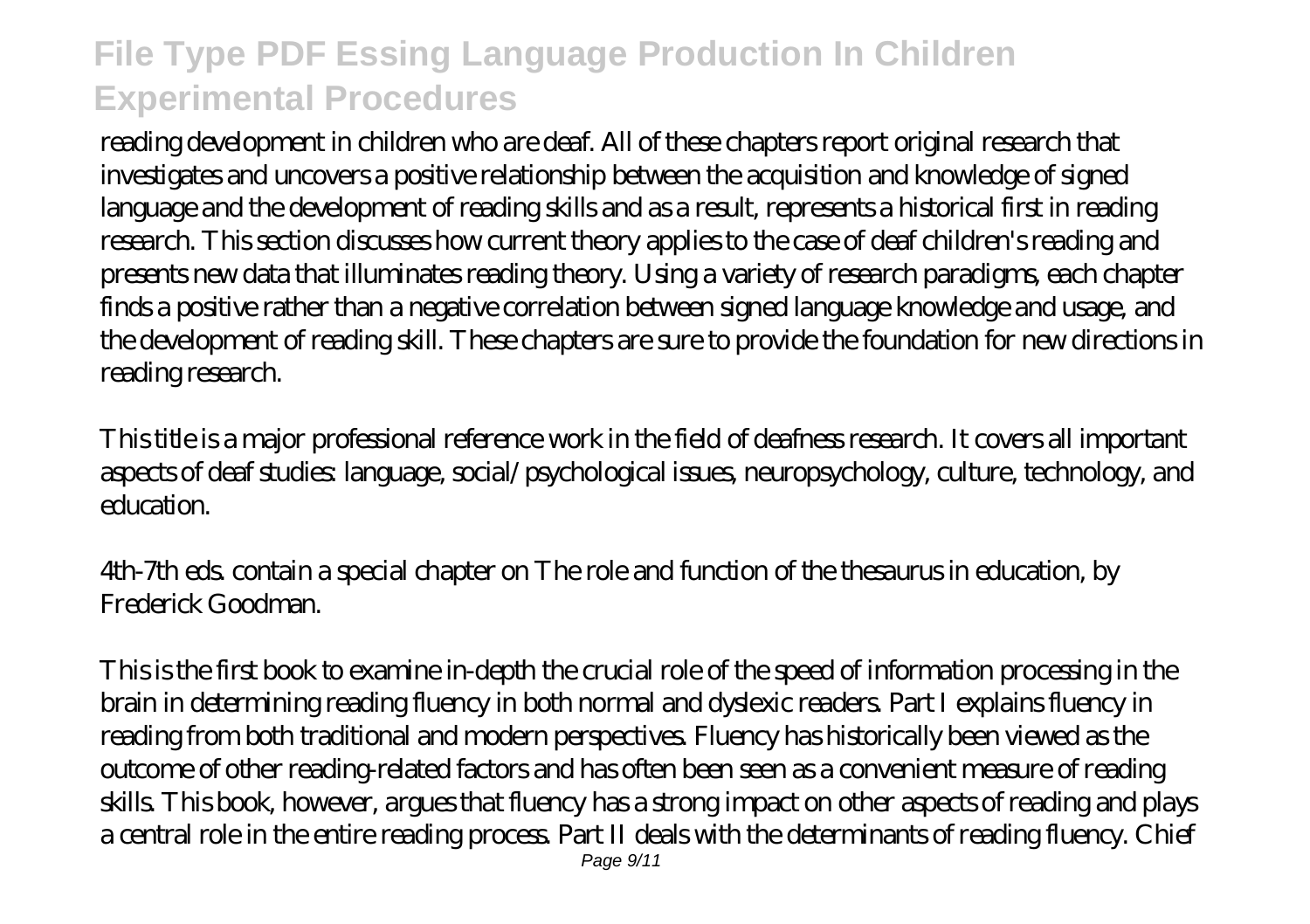among these is the speed of information processing in the brain. Using both behavioral and electrophysiological evidence, the book systematically examines the features of processing speed in the various brain systems involved in reading: visual-orthographic, auditory-phonological, and semantic and shows how speed of processing affects fluency in reading. Part III deals with the complex issues of crossmodal integration and specifically with the need for effective synchronization of the brain processes involved in reading. It puts forward the Synchronization Hypothesis and discusses the role of the Asynchrony Phenomenon as a major factor in dyslexia. Finally, it summarizes research on manipulating reading rate by means of the Acceleration method, providing evidence for a possible intervention aimed at reducing Asynchrony. Key features of this outstanding new book include: \*Expanded View of Fluency. Reading fluency is seen as both a dependent and an independent Variable. Currently available books focus on reading rate solely as the outcome of other factors whereas this volume stresses that it is both an outcome and a cause. \*Information Processing Focus. Fluency itself is determined to a large extent by a more general factor, namely, speed of processing in the brain. The book presents wideranging evidence for individual differences in speed of processing across many subpopulations. \*Brain Synchronization Focus. The book posits a new theory arguing that effective reading requires synchronization of the different brain systems: visual orthographic, auditory-phonological, and semantic. \*Research-Based Interventions. Interventions to enhance fluency and, thereby, reading skills in general are presented in detail. \*Author Expertise. Zvia Breznitz is Head of the Department of Learning Disabilities and Director of the Laboratory for Neurocognitive Research at Haifa University in Israel, where she has been researching this topic for over a decade. This book is appropriate for researchers and advanced students in reading, dyslexia, learning disabilities, cognitive psychology, and neuropsychology.